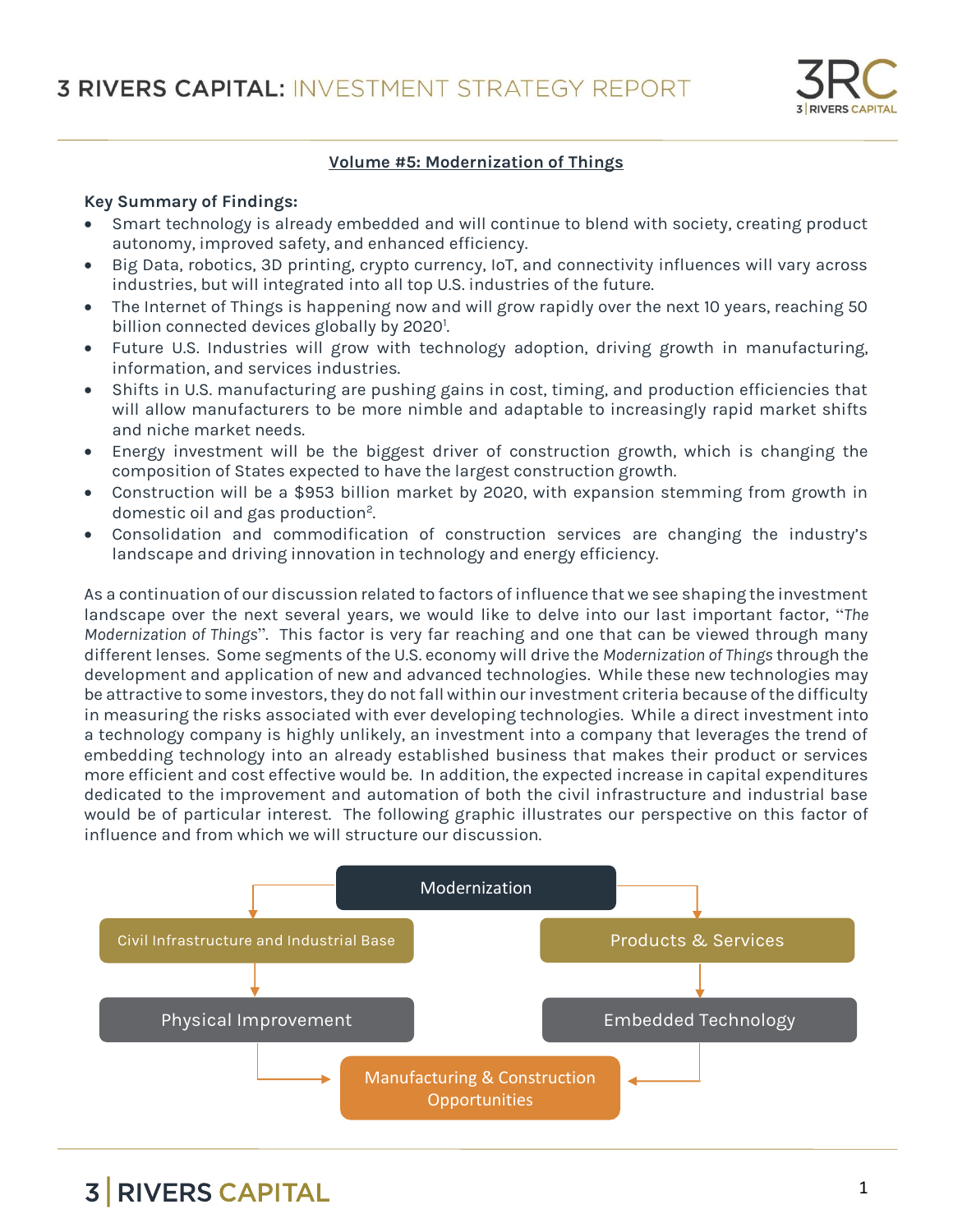

As illustrated in the graphic above, 3RC's perspective is that modernization will occur in two ways that we plan to research further. First is the physical improvement of the civil infrastructure and the industrial base and second is the application of existing technologies that will improve the efficiency of products and services.

### **Future U.S. Industries Will Grow with Technology Adoption**

Technology is driving U.S. growth in the manufacturing, information and services industries. Manufacturing as a whole makes up the largest U.S. sector, followed by finance and healthcare. Reshoring, intellectual property protection, and highly specialized manufacturing techniques will drive growth in the manufacturing sector.

Chemical manufacturing will be among the largest and fastest growing manufacturing sectors. This subsector is characterized by focus on higher margin, niche products. The U.S. is expected to be the next petrochemical hub by 2020, driven by the shale gas boom and low cost natural gas feedstock. Investments in the 10 largest U.S. chemical manufacturing plants through 2017 will produce more than 8 million tons/year of petrochemicals, intermediates, fertilizers, and gas liquids<sup>3</sup>. Growth is expected to be driven by specialty chemicals and chemical manufacturing with niche, differentiated products such as catalysts, special polymers, agrochemicals, electronics, biofuels, and bioplastics.

Shifts in U.S. manufacturing are pushing gains in cost, timing, and production efficiencies that will allow manufacturers to be more nimble and adaptable to increasingly rapid market shifts and niche market needs. 3RC sees five major trends that will drive the transformation shifts in U.S. manufacturing.

### *Localization*

Lower automation and 3D printing costs, a stronger need for intellectual property security, and rising shipping costs propel end consumers to seek local manufacturing capabilities. Local manufacturing will improve local brand value, rapid prototyping, small batch flexibility, speed to market and environmental sustainability.

#### *Harnessing Big Data*

Big Data refers to a collection of data from traditional and digital sources inside and outside a company that represents a source of discovery and analysis. Big data consists of different types of technologies that work together to extract value from data that would have been previously considered unusable to improve processing, efficiency, and yields.

### *3D Printing*

3D printing reduces carriage and component costs and allows for faster, less expensive prototyping with reduced waste. 3D printing allows everyone to be a manufacturer, while shifting manufacturing from a push to a pull supply chain. The category will evolve from rapid prototyping tools to mass manufacturing tools by 2025.

#### *Robotics and Knowledge Work Automation*

These technologies will improve speed, precision repetition, productivity and accuracy, while reducing labor costs, handling of hazardous materials, and accidents. The U.S. is an early adopter in robotics, which is expected to contribute to reshoring of manufacturing output in the U.S. However, robotics will likely replace low-skilled jobs, not bring them back.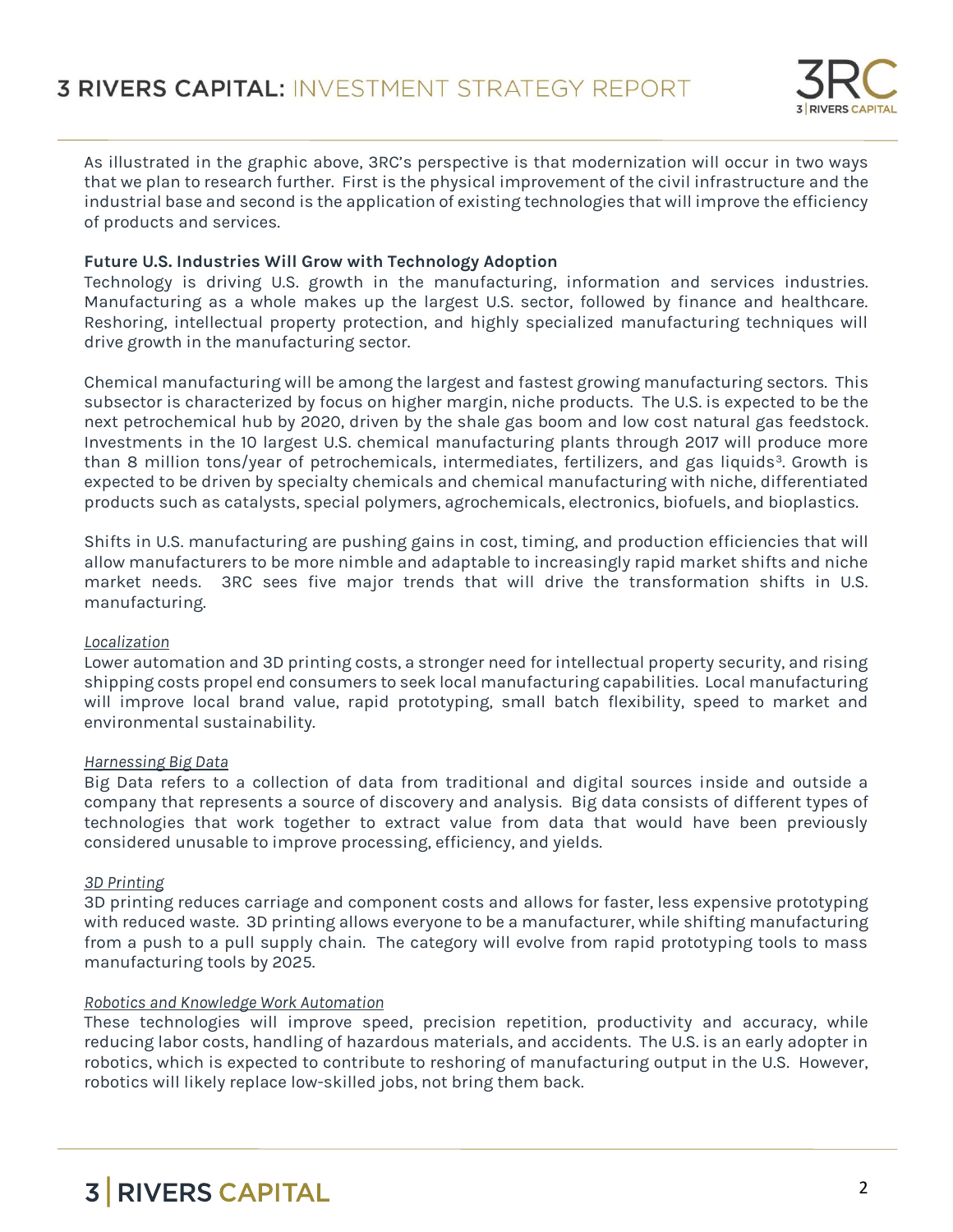#### *Predictive Analytics*

Manufacturing plants will gather and analyze data to continuously update workflow, predict maintenance, and simulate multiple scenarios and market movements. Analytics reduce risk and cost for manufacturers, while helping direct production toward future needs.

#### **The Emergence of the Internet of Things (IoT)**

Over the next 10 years the Internet of Things will become pervasive. The IoT is already happening and will grow rapidly, reaching 50 billion connected devices globally by 2020<sup>4</sup> . The IoT will be the infrastructure by which connectivity penetrates industries and daily life, enabling the development of new products and services as well as the collection of vast amounts of data on business processes and consumer behaviors. The IoT incorporates network connectivity into everyday objects, driving an evolution in the way humans interact with technology and the world. Eventually every object will have a unique identification and the ability to connect with and transfer data to other objects, adding another dimension to the world of information and communication technology.

IoT will create new opportunities for growth, as embedded sensors connect to wireless networks to automate and improve processes across industries and daily life. Smart technology adoption will start in major cities that will become known as "Smart Cities" which invest in smart technologies to improve citizens' lives. Energy will become more efficient, reliable and sustainable. Mobility will increase through reduced congestion and emissions, and increased public transportation use. Buildings will have automated HVAC, plumbing, lighting, and mechanical processes. Civil infrastructure will have more efficient roads, bridges, water distribution, and waste management. In factories we will see operations optimized through predictive maintenance, inventory optimization, and health and safety monitoring. Sensors and data analytics can provide valuable insights into customer behaviors that can be used for layout optimization and personalized in-store promotions in the retail industry.

#### **Shifts in Construction Industry will be driven by Innovation**

Consolidation and commodification of construction services are changing the industry's landscape and driving innovation in technology and energy efficiency. The trends driving the future of the construction industry include industry consolidation, technology innovation, modular construction, energy efficiency and large business dominance.

Vertical integration of design and building companies has been a trend for the last decade. Current building information modeling adoption rates by architects and contractors are currently above 70% versus rates below 30% just 10 years ago. 5

Trends toward the use of robotics equipment, virtual reality, advanced materials, 3D printing all contribute to significant improvements in efficiency. Today, robotic equipment improves efficiencies by at least 30%, with the trend towards 50% within 5 years and over 100% expected in 10 years<sup>6</sup>.

Modular construction provides for movable components for low costs size scalability and increased flexibility without the need for large capital expenditure outlays. Modular construction can save as much as 30-40% on materials and labor<sup>7</sup> .

Energy efficiency in the construction industry lowers building and operational costs while reducing energy emissions. New environmentally friendly materials such as *Green Concrete*, *Green Paint, Green Insulation* and *Green Flooring* are all becoming commonplace in construction, which provide ever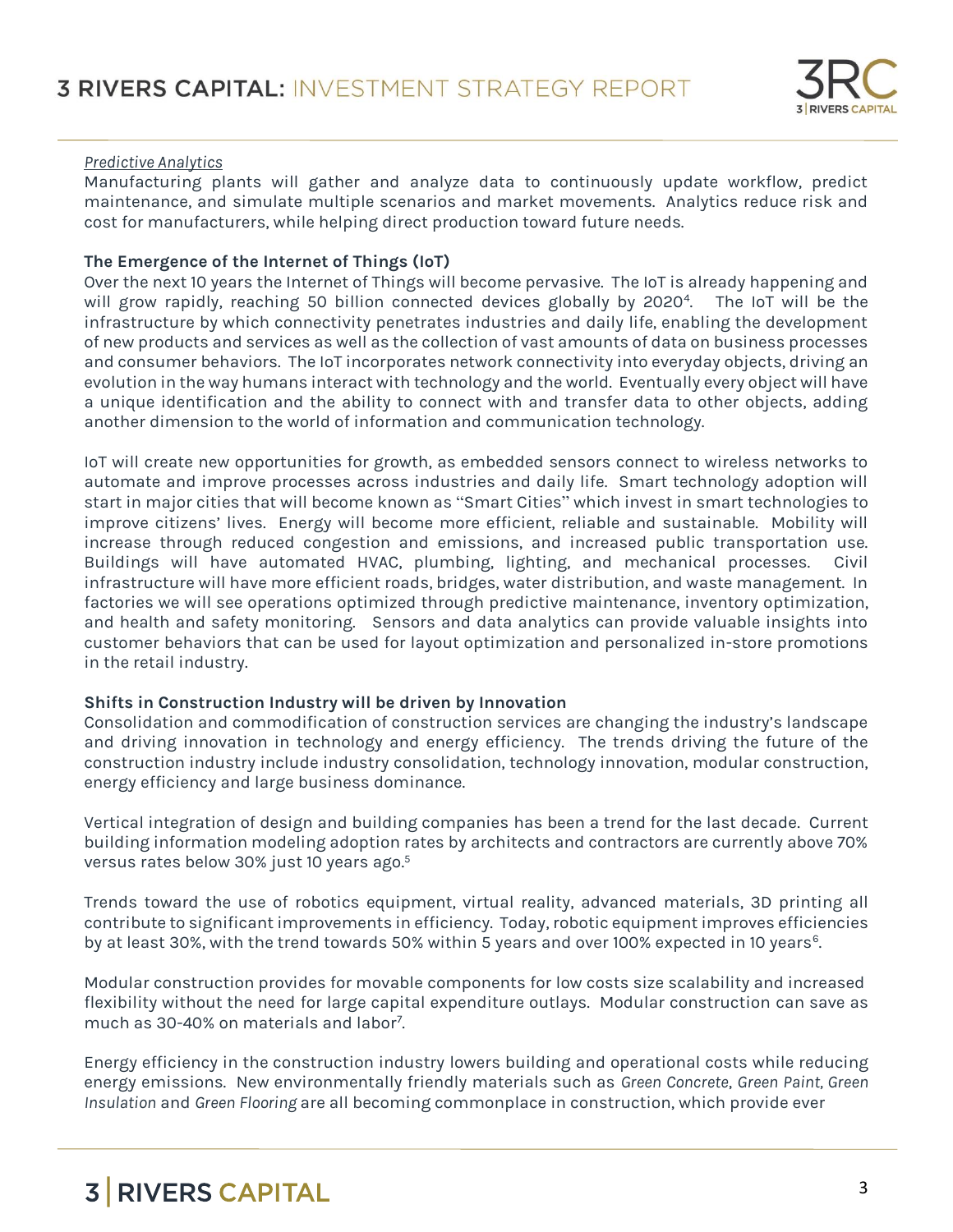

increasing energy saving incentives of 10-13% on an annual basis .

Large construction firms are gaining a larger proportion of the industry revenue through bidding strength and cost efficiencies, emphasizing the need for greater specialization of small contractors. Data supports this assertion as  $1/3^{rd}$  of all start-up construction businesses fail within 2 years, while the majority of others provide a niche or specialized service that eventually is targeted by several large industry consolidators seeking to expand their own capabilities to keep up in a highly competitive market.

#### **Changing Buying Patterns**

American shoppers will increasingly purchase products anywhere and anytime due to omni-channel retailing, which will require retailers to create a consistent experience across traditional and online stores. Customers' purchasing needs are evolving as well. Customers now expect instant gratification, are accustomed to convenience, expect products to be user friendly and expect optimal pricing. These demands are leading retailers to reduce delivery times, implement digital storefronts that allow for on-the-go, quick ordering, in-store automation and self-checkout, and implementing location based sensors targeting users' smartphones with instant discounts and promotions.

#### **Technology Evolves Learning Methods**

Blended learning and open educational resources will develop as learning strategies evolve to create new uses of established and developing technologies. Learning styles, paired with evolving teaching methods, will create a need in the classroom for already established and new technologies that will give students the skills they need to be competitive in a technologically advancing world.

Today's students are made up primarily of Millennials and Post-Millennials who have a much different perspective on learning because they always had technology as part of the lives. The idea of going to the library to find research to write a paper is obsolete. Today's student doesn't learn just in a classroom or library, they have the tools now to learn anywhere. Today's student doesn't laboriously curate answers to questions by looking them up in a book, they have questions answered instantly via Google search. Today's student doesn't have to attend classes to get a college education. They can go online to attend their Master's classes. To react to the shift in learning capabilities, teaching styles are evolving to meet the needs of the millennial habits by implementing new tools and restructuring curriculums to better meet the demands of the 21<sup>st</sup> Century.

#### **What does this all mean to 3RC Investors?**

In 2017, 3RC will continue its study of this factor of influence by focusing on all of the implications that may arise. This factor of influence is one that is broad and far reaching so it will be essential to narrow our focus by identifying areas of the market where our perspective and expertise can be leveraged. As mentioned, while much of this factor of influence is driven by technology, we are not technology investors. We simply will be looking for manifestations that may occur in our areas of expertise that are being driven by existing technology implementation. For some industries, the technological *Modernization of Things* will create a once in a lifetime boom period, while for other industries the same technologies may spell the end.

Additionally, we think that the modernization of physical assets is both required and inevitable, thus creating opportunities in the construction and building sectors that support infrastructure renewal. This renewal will be focused on both civil and energy infrastructure, areas in which we have expertise already.